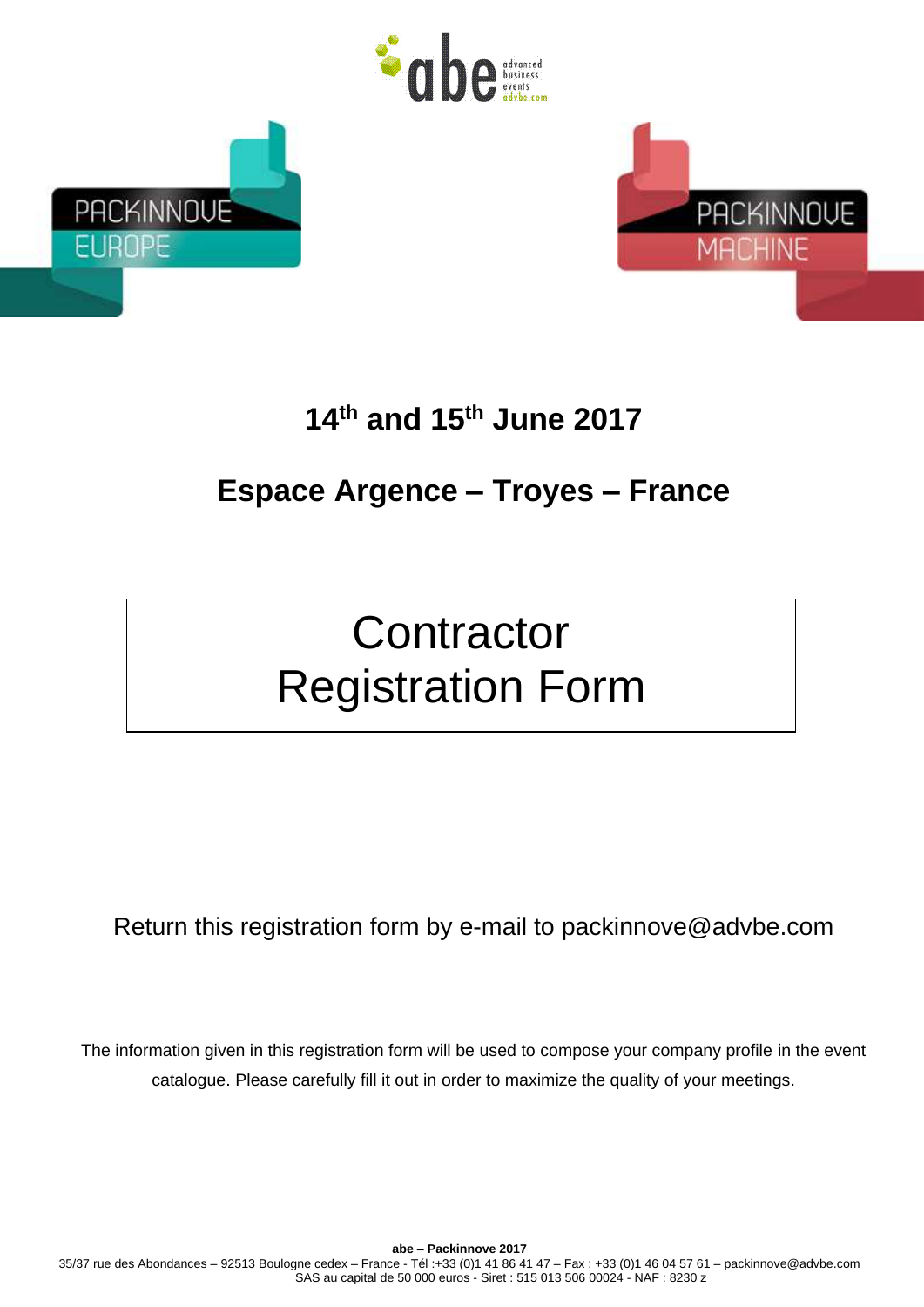# Company Details

| ■ Turnover (in millions of Euros): □ 0,10 to 1   □ 1 to 10     □ 10 to 50     □ 50 to 100     □ > 100 |  |  |  |  |  |  |
|-------------------------------------------------------------------------------------------------------|--|--|--|--|--|--|
| Size of workforce: $\Box$ 1 to 10 $\Box$ 10 to 50 $\Box$ 50 to 100 $\Box$ > 100                       |  |  |  |  |  |  |
|                                                                                                       |  |  |  |  |  |  |
|                                                                                                       |  |  |  |  |  |  |
|                                                                                                       |  |  |  |  |  |  |
|                                                                                                       |  |  |  |  |  |  |
|                                                                                                       |  |  |  |  |  |  |
|                                                                                                       |  |  |  |  |  |  |

# Your area of activity:

| Food Industry                |                                 | ■ Luxury                               |                                |
|------------------------------|---------------------------------|----------------------------------------|--------------------------------|
|                              |                                 |                                        |                                |
| □ Animal Food                | Ready-made food                 | $\Box$ Beauty                          | □ Clothing                     |
| Biscuits, Confectionary,     | Seafood & canned products       | <b>D</b> Cosmetic                      | □ Luxury Products              |
| Pastry                       | Restoration                     | $\Box$ Watch-making                    | $\Box$ Tobacco                 |
| □ Meat & Poultry             | □ Sauces and condiments         | $\Box$ Jewellery                       | □ Wines and Spirits            |
| □ Oil & Fat                  | $\Box$ Other:                   | $\Box$ Perfume                         | □ Other:                       |
| □ Fruits & Vegetables        |                                 |                                        |                                |
| Dairy Products               |                                 |                                        |                                |
|                              |                                 | ■ Manufactured Products                |                                |
| <b>Beverages and Alcohol</b> |                                 |                                        |                                |
|                              |                                 | Accessories (fashion,                  | □ Household appliances         |
| $\sqcap$ Water               | $\Box$ Spirits                  | sport)                                 | □ Gardening                    |
| $\Box$ Fruit juices          | $\blacksquare$ Wines            | $\Box$ Furniture                       | □ Children's Games             |
| $\sqcap$ Sodas               | $\Box$ Other:                   | $\Box$ Art and crafts                  | DIY & Tools                    |
|                              |                                 | $\sqcap$ Gifts                         | $\Box$ Other:                  |
| <b>■ Retail</b>              |                                 |                                        |                                |
|                              |                                 | $\blacksquare$ Health                  |                                |
| <b>n</b> Perishable Products | □ Textiles / Clothing           |                                        |                                |
| □ High-tech Products         | □ Other:                        | <b>D</b> Cosmetic                      | $\Box$ Pharmacy / parapharmacy |
|                              |                                 | $\Box$ Hygiene                         | $\Box$ Other:                  |
|                              |                                 | $\Box$ Laboratories                    |                                |
| ■ Industry                   |                                 | Services                               |                                |
|                              |                                 |                                        |                                |
| $\Box$ Automobile            | $\Box$ Industrial equipment     | □ E-commerce - Type of                 | □ Mail Order                   |
| $\sqcap$ Aeronautic          | <b>D</b> Phytosanitary products | $product: \ldots \ldots \ldots \ldots$ | n-store advertising            |
| □ Chemical Industry          | <b>Telecommunications</b>       | □ Marketing and                        | □ Other:                       |
| □ Clothing, textile          | □ Other:                        | advertising                            |                                |
| Electronics, electrical      |                                 |                                        |                                |
|                              |                                 | Others:                                |                                |
|                              |                                 |                                        |                                |

Page 2 /7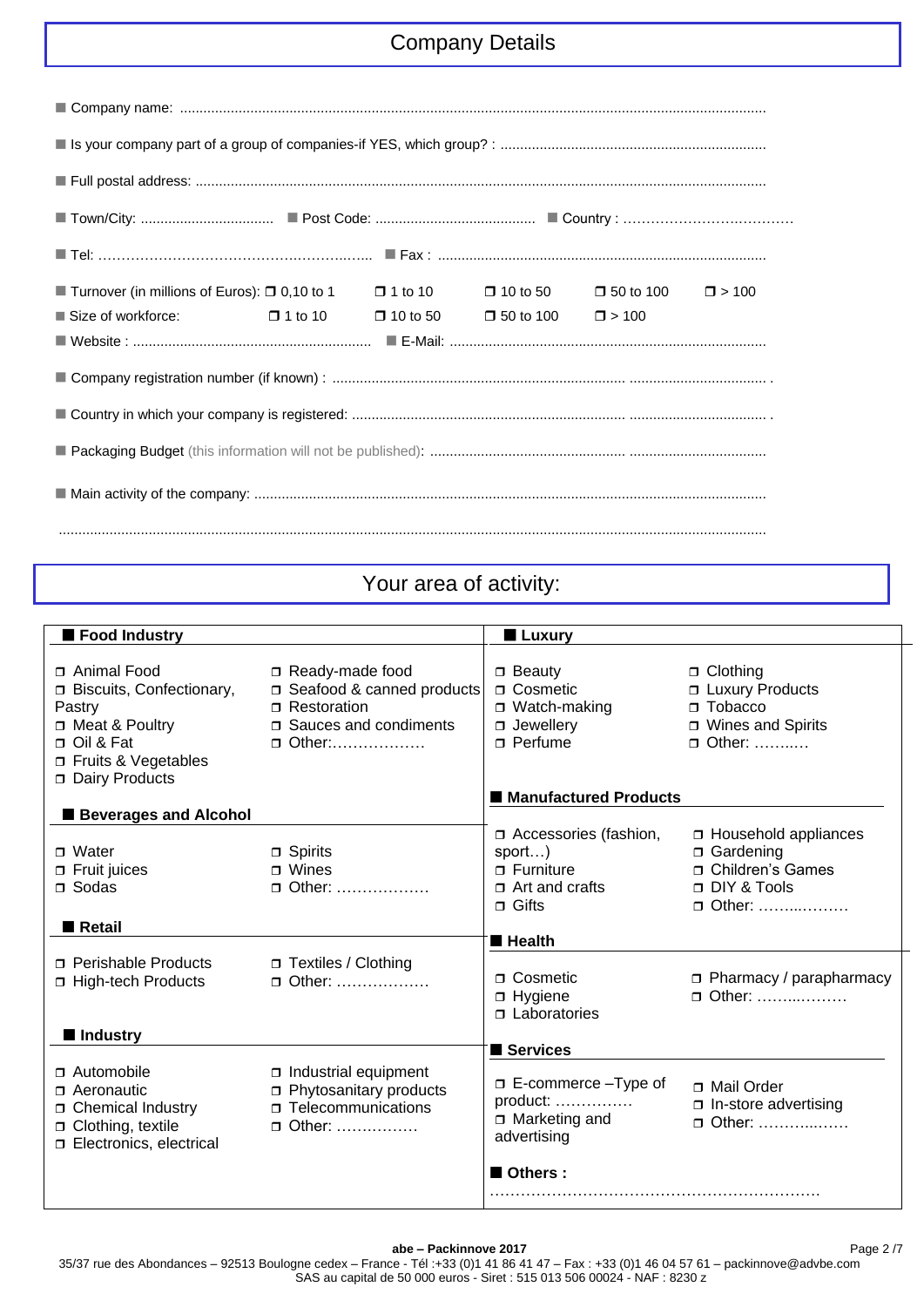|  |  | Please describe your packaging, encapsulation & packaging machine needs |  |  |
|--|--|-------------------------------------------------------------------------|--|--|
|  |  |                                                                         |  |  |

| What are your projects and needs?                                                                                                      |                |                |      |            |  |
|----------------------------------------------------------------------------------------------------------------------------------------|----------------|----------------|------|------------|--|
|                                                                                                                                        |                |                |      |            |  |
|                                                                                                                                        |                |                |      |            |  |
| What particular products are you looking for in these projects?                                                                        | Short          | Middle         | Long | Investment |  |
|                                                                                                                                        | term           | term           | term | Estimate   |  |
|                                                                                                                                        |                |                |      |            |  |
| What packaging functions are you looking for?                                                                                          |                |                |      |            |  |
| □ Contain<br>$\Box$ Decorate<br>$\Box$ Pack<br>$\Box$ Preserve<br>$\Box$ Promote                                                       | $\Box$ Protect | $\square$ Ship |      |            |  |
|                                                                                                                                        |                |                |      |            |  |
| Are you looking for packaging machines? If yes, which:                                                                                 |                |                |      |            |  |
| $\Box$ Primary<br>□ Secondary<br>□ Tertiary<br>□ End-of-line                                                                           |                |                |      |            |  |
|                                                                                                                                        |                |                |      |            |  |
|                                                                                                                                        |                |                |      |            |  |
| Which type of packaging, encapsulation and packaging machine are you looking for?                                                      |                |                |      |            |  |
|                                                                                                                                        |                |                |      |            |  |
| Are there any specific constraints linked to your product?                                                                             |                |                |      |            |  |
|                                                                                                                                        |                |                |      |            |  |
| How much packaging do you require a daily?                                                                                             |                |                |      |            |  |
|                                                                                                                                        |                |                |      |            |  |
| Do you have any existing restrictions related to the product and its handling (unit / multiple packaging, conservation,<br>form, etc)? |                |                |      |            |  |
| □ Food-processing<br>$\Box$ Aseptic<br>$\Box$ Room temperature                                                                         |                |                |      |            |  |
| $\square$ Pasteurised<br>Short-term use-by-date                                                                                        | □ Cooled       |                |      |            |  |
| □ Long-term use-by-date<br>$\Box$ Sterilised<br>$\Box$ Frozen                                                                          |                |                |      |            |  |
|                                                                                                                                        |                |                |      |            |  |
| What type of contract do you require?                                                                                                  |                |                |      |            |  |
| $\square$ Sale<br>$\Box$ Renting                                                                                                       |                |                |      |            |  |

**Materials** 

| Type of material                                                                                                            |                                                                                                                                                    | <b>Specifications:</b>                                                                                                                                                                                                               |
|-----------------------------------------------------------------------------------------------------------------------------|----------------------------------------------------------------------------------------------------------------------------------------------------|--------------------------------------------------------------------------------------------------------------------------------------------------------------------------------------------------------------------------------------|
| Aluminium / steel<br><b>Biomaterials</b><br>Ceramics<br>Complex materials<br>□<br>Corrugated carton<br>Flat carton<br>Glass | Monolayer film<br>□<br>Multilayer film<br>$\Box$<br>Metal<br>◻<br>Paper<br>$\Box$<br><b>POS items</b><br>$\Box$<br>Plastics<br>◻<br>Wood<br>Other: | Antimicrobial<br>Reusable<br>O <sub>2</sub> barrier<br>0<br>Rigid<br>$\Box$<br>Biodegradable<br>o.<br><b>Sterilisable</b><br>Disposable<br>◻<br>Waterproof<br>▫<br>Flexible<br>□<br>Others:<br><b>Isotherm</b><br>Nanocomposite<br>◻ |

#### **abe – Packinnove 2017** 35/37 rue des Abondances – 92513 Boulogne cedex – France - Tél :+33 (0)1 41 86 41 47 – Fax : +33 (0)1 46 04 57 61 – [packinnove@advbe.com](mailto:packinnove@advbe.com) SAS au capital de 50 000 euros - Siret : 515 013 506 00024 - NAF : 8230 z Page 3 /7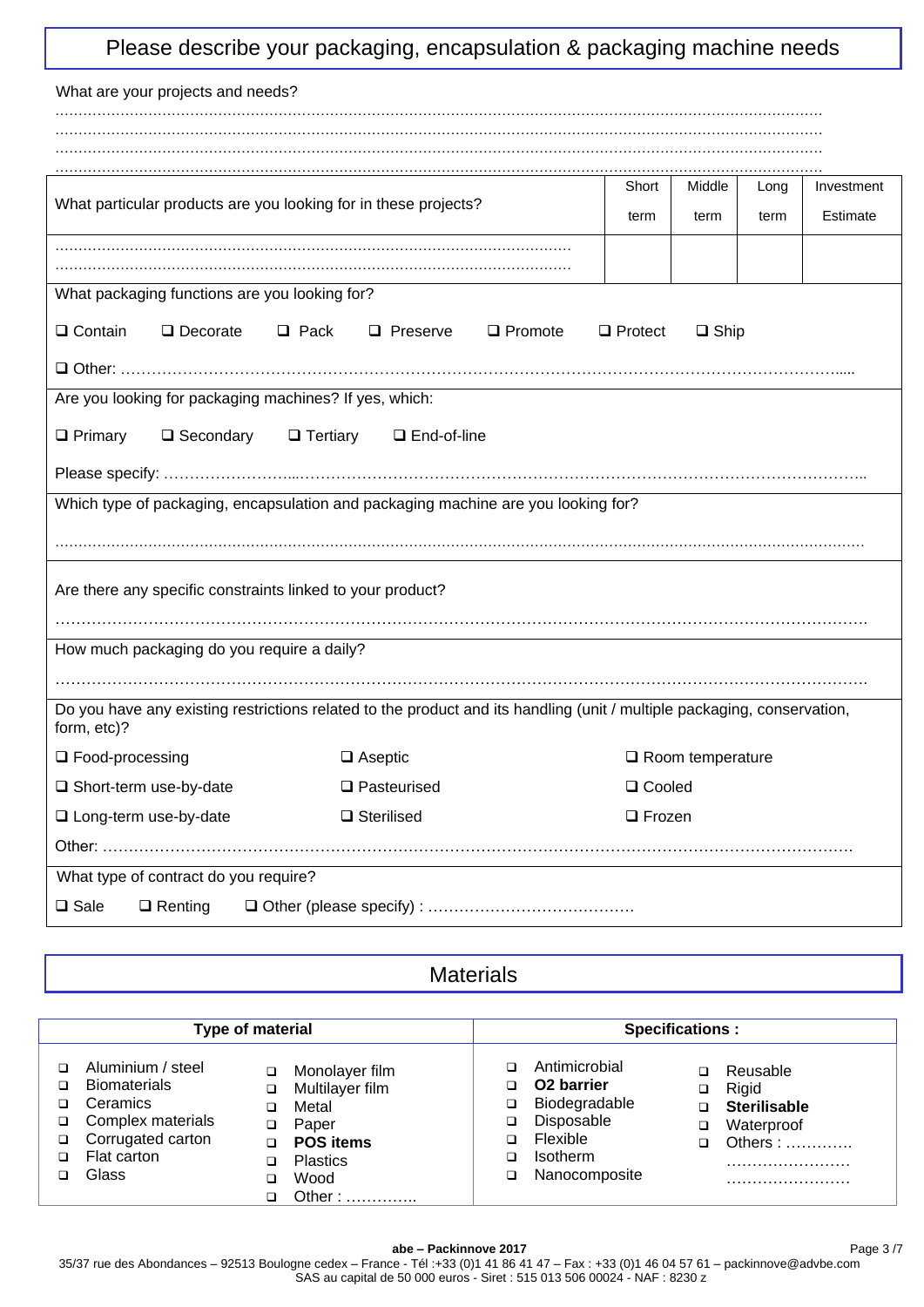| <b>Accessories</b>        | <b>Standard Product</b> | <b>Specific Development</b> |
|---------------------------|-------------------------|-----------------------------|
| Caps                      |                         |                             |
| Aerosol components        |                         |                             |
| <b>Closing components</b> |                         |                             |
| Lids                      |                         |                             |
| Links                     |                         |                             |
| Pre-cut foils             |                         |                             |
| Pumps                     |                         |                             |
|                           |                         | n                           |

| <b>Packaging &amp; Containers</b> | <b>Standard Product</b>  | <b>Specific Development</b> |
|-----------------------------------|--------------------------|-----------------------------|
| Bags in box                       | ❏                        | $\Box$                      |
| Boxes, small trays                | $\sqcup$                 | $\Box$                      |
| <b>Blisters</b>                   | H                        | П                           |
| Cans, pots                        | □                        | □                           |
| Packing, cases, creates, pallets  | ❏                        | ∩                           |
| Cans, pots                        | ⊔                        | $\Box$                      |
| Custom packaging                  | ◻                        | ∩                           |
| Consumables                       | ⊔                        | ∩                           |
| Non reusable packaging            | ப                        | n                           |
| <b>Industrial Packaging</b>       | $\overline{\phantom{a}}$ | ∩                           |
| Cases                             | H                        | ∩                           |
| Films                             | П                        | ∩                           |
| Bottles, flasks, cartons          | □                        | ∩                           |
| <b>Barrel</b>                     | □                        | □                           |
| Raw materials                     | ❏                        | □                           |
| <b>Bags</b>                       | ❏                        | ∩                           |
| <b>Tubes</b>                      | H                        | l 1                         |
| Other:                            | $\blacksquare$           | П                           |

| <b>Logistics</b>                   | <b>Standard Product</b> | <b>Specific Development</b> |
|------------------------------------|-------------------------|-----------------------------|
| Wedging                            |                         |                             |
| Co-packing                         |                         |                             |
| Shipments and protective packaging |                         |                             |
| <b>Transport materials</b>         |                         |                             |
| <b>Pallets</b>                     |                         |                             |
| Storage, handling                  |                         |                             |
| Other:                             |                         |                             |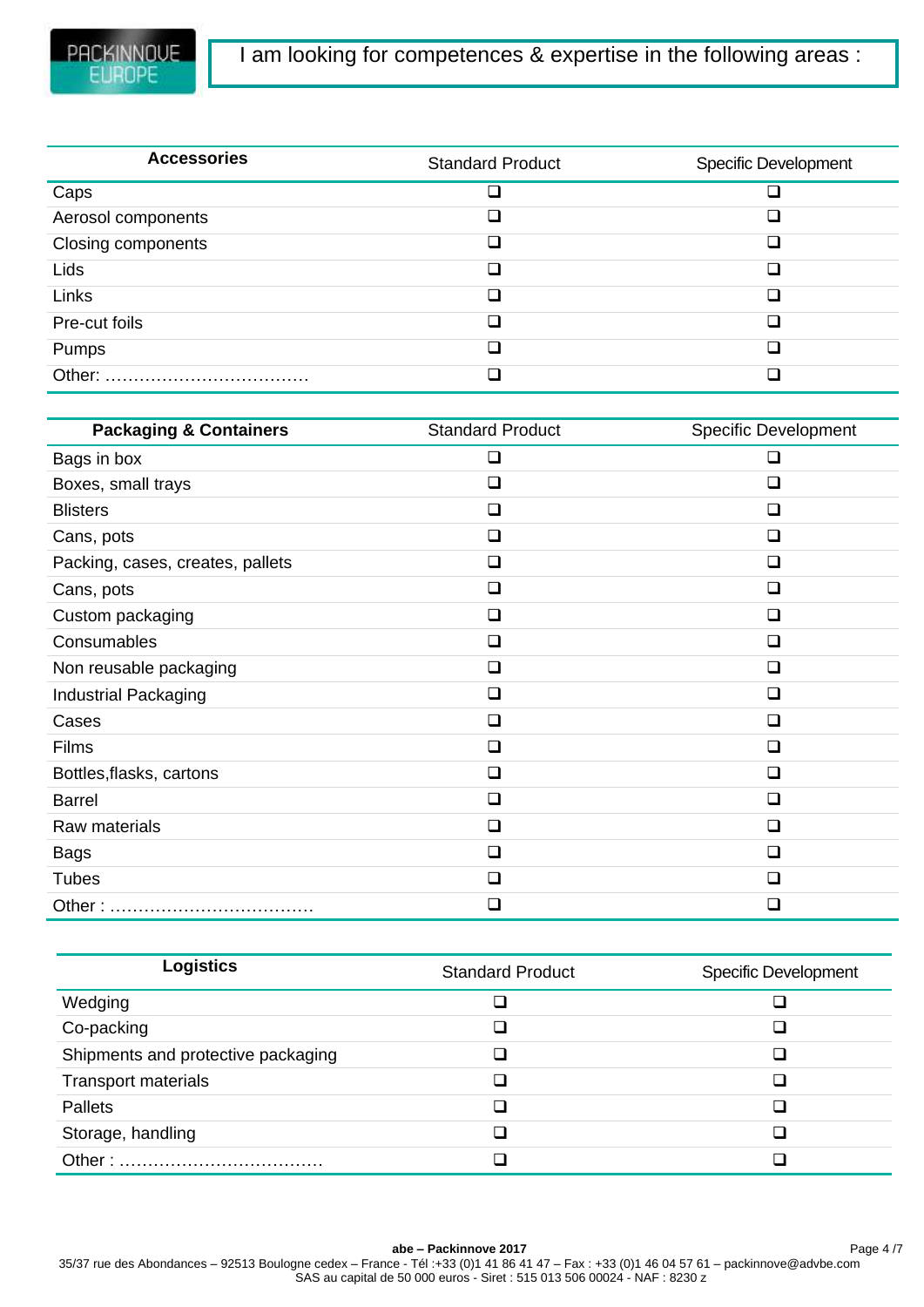| <b>Services</b>               | <b>Standard Product</b>  | <b>Specific Development</b> |
|-------------------------------|--------------------------|-----------------------------|
| Consulting                    | n.                       |                             |
| Ecodesign                     |                          |                             |
| Sustainable development       | $\overline{\phantom{a}}$ | П                           |
| Tests & measurements, control |                          |                             |
| Training                      |                          |                             |
| Machinery maintenance         | i l                      |                             |
| Rapid prototuping             |                          |                             |
| Reprocessing & recycling of   | $\overline{\phantom{a}}$ |                             |
| Regulation                    | ×.                       |                             |
| Waste treatment               | $\mathcal{L}$            |                             |
|                               |                          |                             |

| <b>Security and Tracking</b>                                  | <b>Standard Product</b>     | <b>Specific Development</b> |
|---------------------------------------------------------------|-----------------------------|-----------------------------|
| Coding                                                        | $\sim$                      |                             |
| Decontamination, desinfection                                 |                             |                             |
| Intelligent packaging                                         |                             |                             |
| Security ink and security paper                               |                             |                             |
| Test, measurement, control                                    | $\mathcal{L}_{\mathcal{A}}$ |                             |
| Labelling                                                     | $\sim$                      | H                           |
| Product indentification, management and<br>follow-up software | П                           | П                           |
| Counterfeit fignting                                          | □                           | ∩                           |
| Marking                                                       | $\mathcal{L}_{\mathcal{A}}$ | П                           |
| <b>RFID</b>                                                   |                             |                             |
| Other:                                                        |                             |                             |

| <b>Graphic Process</b> | <b>Standard Product</b> | <b>Specific Development</b> |
|------------------------|-------------------------|-----------------------------|
| Colour management      |                         |                             |
| Printing               |                         |                             |
| Photoengraving         |                         |                             |
|                        |                         |                             |

| <b>Marketing</b>       | <b>Standard Product</b>  | <b>Specific Development</b> |
|------------------------|--------------------------|-----------------------------|
| Consulting             |                          |                             |
| Design                 |                          |                             |
| Labels                 | - 1                      |                             |
| Printing, Décoration   |                          |                             |
| <b>Sleeves</b>         | $\overline{\phantom{a}}$ |                             |
| In-store advertisement |                          |                             |
|                        |                          |                             |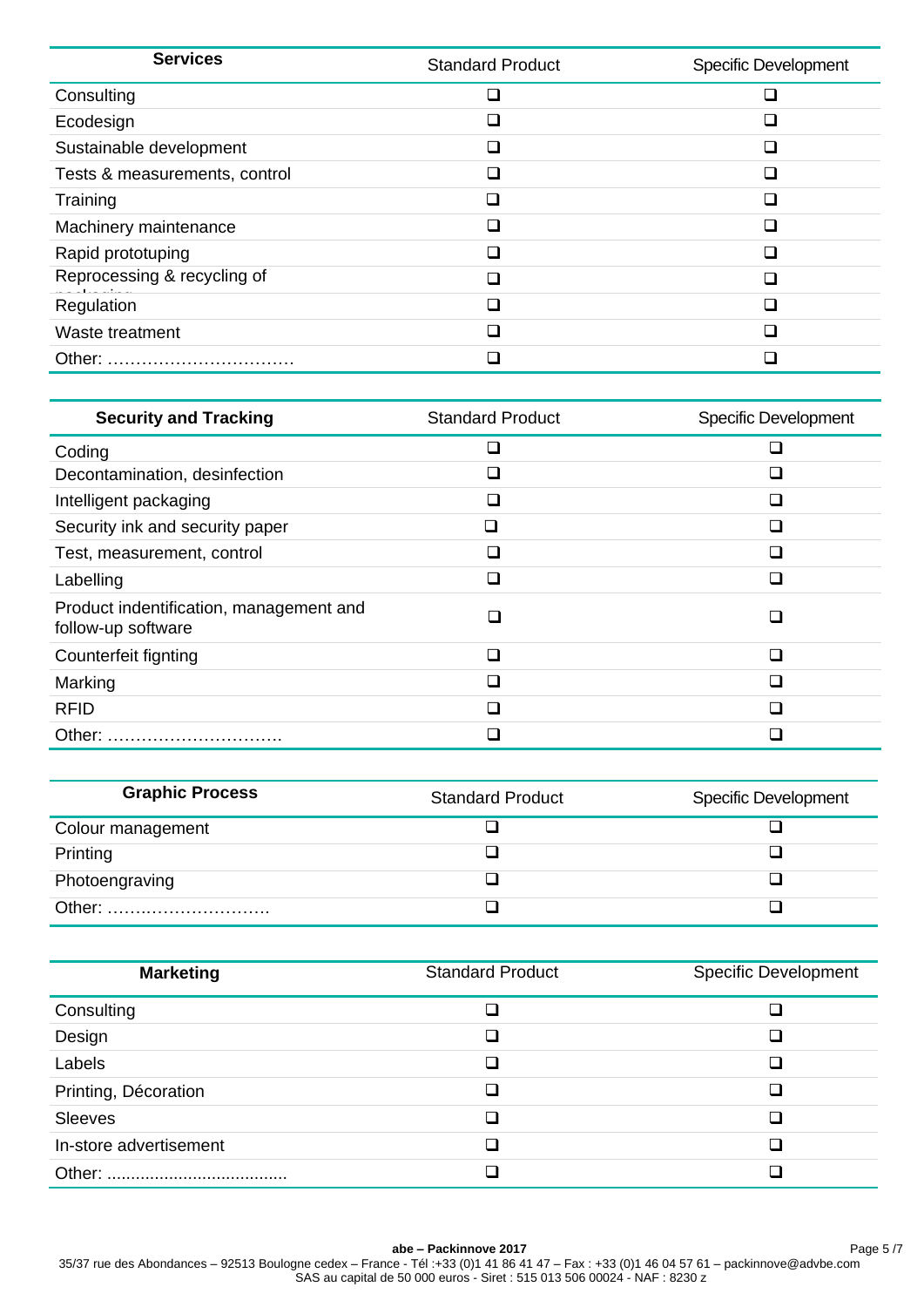| Package forming machine                             |                                                |  |  |
|-----------------------------------------------------|------------------------------------------------|--|--|
| $\Box$ Extrusion – blowmouling                      | $\Box$ Forming machine                         |  |  |
| $\Box$ Injection - blowmoulding                     | $\Box$ Folding machine                         |  |  |
| $\Box$ Thermoforming machine                        | □ Other:                                       |  |  |
| Product and content preparation machine             |                                                |  |  |
| $\Box$ Portioning                                   | $\Box$ Steam curing                            |  |  |
| $\Box$ Weighing                                     | □ Package washing or rinsing                   |  |  |
| $\Box$ Slicing                                      | □ Other:                                       |  |  |
| <b>Primary packaging machine</b>                    |                                                |  |  |
| $\Box$ Bottling                                     | $\Box$ End sealing                             |  |  |
| $\square$ Baggaging                                 | $\Box$ Filling                                 |  |  |
| $\Box$ Flow packing                                 | $\Box$ L welding                               |  |  |
| $\Box$ MacBlister packing                           | $\Box$ Thermoforrming<br>□ Other:              |  |  |
|                                                     |                                                |  |  |
| Package closing machines                            |                                                |  |  |
| $\Box$ Capping / screwing                           | $\Box$ End sealing                             |  |  |
| $\Box$ Clipping                                     | $\Box$ Sealing                                 |  |  |
| $\Box$ Sleeving                                     | □ Other:                                       |  |  |
| Secondary packaging machine                         |                                                |  |  |
| $\Box$ Casing                                       | $\Box$ Film packing                            |  |  |
| $\Box$ Cartoning                                    | $\Box$ Wrapping machine                        |  |  |
| $\Box$ Bundling<br>$\Box$ Sleeving                  | □ Grouping / multipack machine<br>□ Other:     |  |  |
|                                                     |                                                |  |  |
| Product identification, coding and tracking machine |                                                |  |  |
| $\Box$ Coding<br>$\Box$ Labelling                   | $\overline{\square}$ Marking<br>□ Other:       |  |  |
| <b>End-of-line machine</b>                          |                                                |  |  |
| $\Box$ Strapping machine                            | □ Cushioning machine                           |  |  |
| $\Box$ Banding machine                              | $\Box$ Palettiser                              |  |  |
| $\Box$ Hooding                                      | $\Box$ Flow management system                  |  |  |
|                                                     | □ Other:                                       |  |  |
| <b>Quality control machine</b>                      |                                                |  |  |
| $\Box$ Air – and/or water-tightness control         | $\Box$ Testing, measuring and control machines |  |  |
| $\Box$ Vision control                               | $\Box$ Weighing machines                       |  |  |
| $\Box$ Metal detector                               | $\Box$ X-rays<br>□ Other:                      |  |  |
|                                                     |                                                |  |  |
| <b>Accessories</b>                                  |                                                |  |  |
| $\Box$ Accumulator                                  | $\Box$ Machine-tooling                         |  |  |
| $\Box$ Conveying                                    | $\Box$ Install a handle<br>□ Other:            |  |  |
| $\Box$ Un-stacking machine                          |                                                |  |  |
| <b>Decoration</b>                                   |                                                |  |  |
| $\Box$ Finishing, final completion                  | $\Box$ Sleeving                                |  |  |
| $\Box$ Printing                                     |                                                |  |  |
| <b>Others</b>                                       |                                                |  |  |
| $\Box$ Machine components                           | $\Box$ Special machines                        |  |  |
| $\Box$ Complete lines engineering                   | $\Box$ Renovation<br>□ Other:                  |  |  |
|                                                     |                                                |  |  |